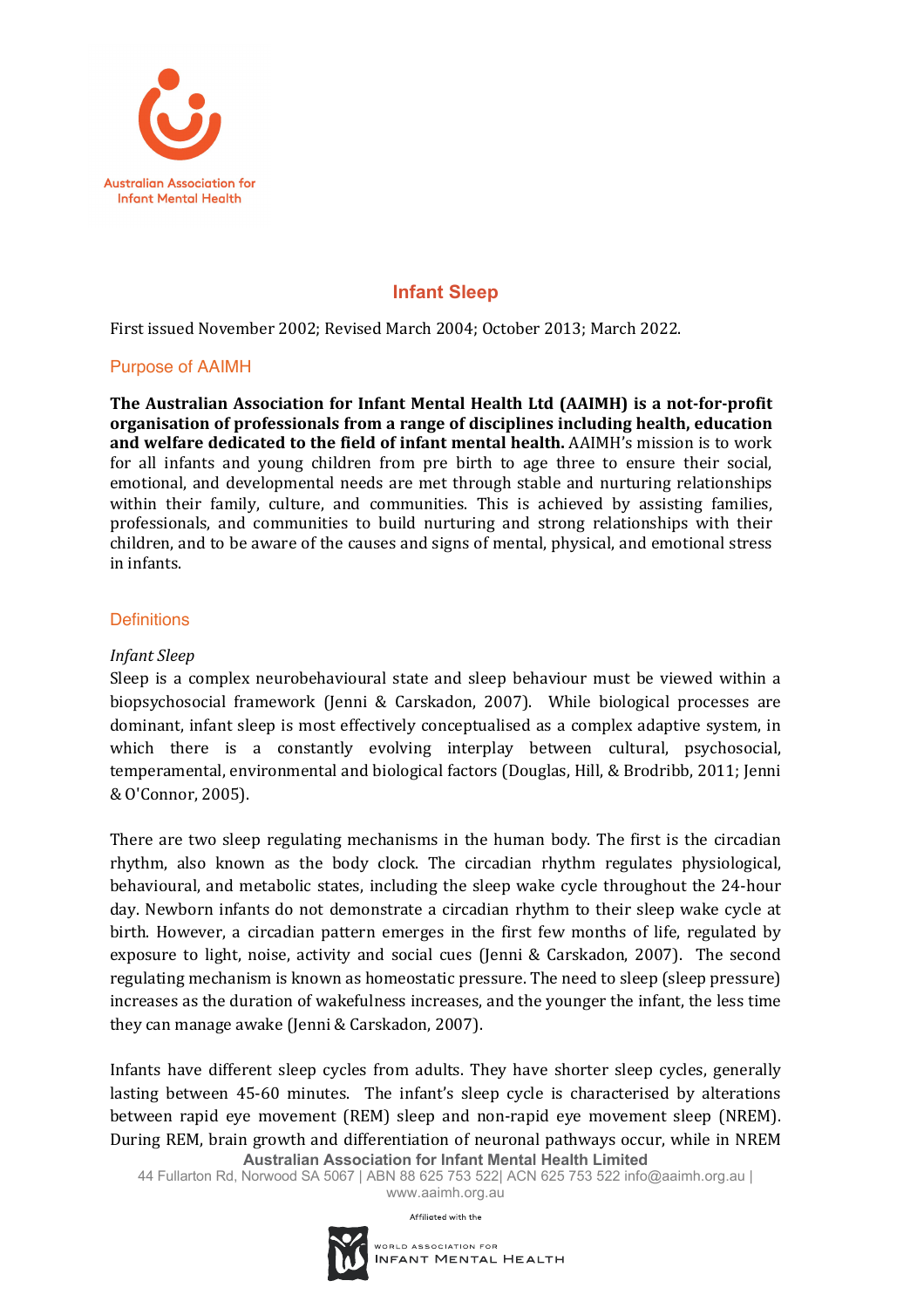rest occurs, with organisation of the infant's immature nervous system. The infant spends a greater amount of time in REM sleep compared to children and adults, where sleep is light, and the infant is more easily disturbed. This can cause them to arouse/waken more often in the night (Mares, Newman,  $& Warren, 2012$ ). They may also be hungry and need feeding as they have small stomachs. Therefore, it is normal for infants and young children to wake through the night and to need attention from parents or caregivers. There is a wide variation in the age at which infants and toddlers 'sleep through the night,' On average, 83% of infants at three months, and 77.7% of infants at eight months still require support to settle during the night (Paavonen et al., 2020).

### *Crying*

A signal of distress or discomfort (either psychological or physical) from an infant or young child to let the caregiver know that they need help. From an evolutionary perspective, crying promotes proximity to the primary caregiver, in the interest of survival and the development of social bonds (Bowlby, 1958).

### *Sleep problems*

Currently, between 25-40% of families report sleep problems in infancy and early childhood, most often described as delayed sleep, frequent night wakings or inability to return to sleep without parental presence (Paavonen et al., 2020; Price et al., 2014; Sadeh, Mindell, Luedtke, & Wiegand, 2009). However clinically, infant sleep is often only viewed as a problem if the parent/carer perceives it as a problem (Barr, 1993). Prolonged sleep problems can negatively impact a child's cognitive development, mood regulation, behaviour and physical health (Mindell, Kuhn, Lewin, Meltzer, & Sadeh, 2006). Parent and caregiver sleep and wellbeing are also impacted, with ongoing reduced sleep associated with increased feelings of stress, anxiety, depression and perceived ability to cope (Etherton, Blunden, & Hauck, 2016). In more extreme examples, it can contribute to child abuse (James-Roberts, 2007).

Infants and young children who wake often, do not settle easily, or do not sleep through the night are sometimes said to have *sleep problems*. Differences in infant sleep patterns may be influenced by a number of factors including:

- Infant temperament
- Development processes
- Infant feeding practices
- Parental/carer expectations related to infant crying and sleep
- Parenting philosophies or practices
- Family relational dynamics
- Psychosocial factors including changes in the care giving environment
- Infant health issues
- Parental/carer health issues, including physical and mental health concerns
- Physical sleeping arrangements including infants bed sharing, sleeping in a separate bed and/or room from parents or carers
- Developmental problems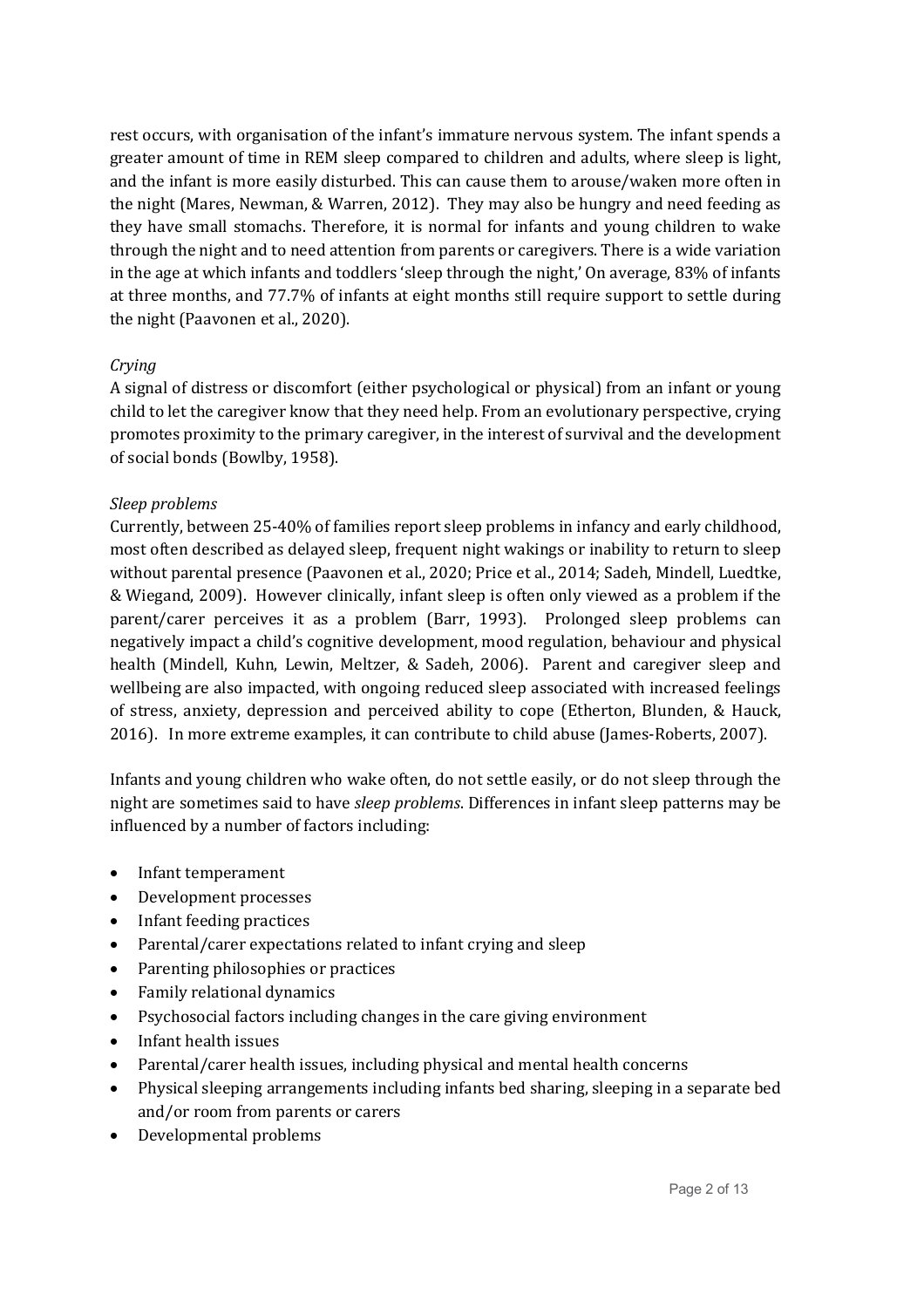# *Extinction Based Behavioural Sleep Interventions*

Extinction Based Behavioural Sleep Interventions are based on Skinner's behaviourist theory of operant conditioning in learned behaviour (Skinner, 1984). With infant sleep problems, the parent or carer's attention is perceived to reinforce the infant's crying. Therefore, extinction methods aim to improve infant sleep by removing/reducing caregiver attention during sleep times to eliminate crying, with the view that this will encourage the infant to self-settle (Hiscock & Davey, 2018). The most common extinction methods reported in the literature are unmodified extinction, extinction with caregiver presence and graduated extinction. All of these methods involve, to some extent, ignoring the infant's crying once she has been put to bed. If there are interactions, they are brief and involve limited settling support. Table 1 presents a summary of these methods. Table 1.

| <b>Intervention Name</b>                     | <b>Colloquial Name</b>                                            | <b>Procedure Summary</b>                                                                                                                                                                                                                                     |
|----------------------------------------------|-------------------------------------------------------------------|--------------------------------------------------------------------------------------------------------------------------------------------------------------------------------------------------------------------------------------------------------------|
| <b>Unmodified</b><br>extinction              | Cry it out                                                        | Child is put to bed and ignored until a set<br>wake time                                                                                                                                                                                                     |
| Graduated<br>extinction                      | Controlled<br>comforting,<br>controlled crying,<br>sleep training | caregivers ignore the child's crying for set<br>periods of time before returning to settle<br>(using limited techniques) and repeating<br>until the infant sleeps. May use a fixed scale<br>(e.g., every 5min) or an incremental scale<br>(e.g., 2, 4, 6min) |
| <b>Extinction with</b><br>caregiver presence | Caregiver presence,<br>camping out                                | Caregiver ignores the child's crying but<br>remains near the child in the room until<br>they fall asleep offering limited settling<br>techniques. The caregiver gradually<br>increases the physical distance from the<br>child                               |

Adapted from Etherton, Blunden, & Hauck, 2016

# Extinction Based Behavioral Sleep Intervention Research:

Extinction based behavioural sleep interventions are by far the most common intervention in infant sleep research, with 81% of all infant sleep intervention literature focused on these approaches (Etherton et al., 2016). Notably,  $61\%$  of sleep advice books aimed at caregivers endorse extinction based approaches (Ramos & Youngclarke,  $2006$ ). Despite this, there remains great variation and controversy in the findings about the efficacy of these interventions. 

Several systematic reviews and meta-analyses have been conducted on behavioural sleep interventions, including extinction based strategies (Bryanton, Beck, & Montelpare, 2013; Douglas & Hill, 2013; Kempler, Sharpe, Miller, & Bartlett, 2016). All of these reviews vary in their conclusions, reflecting methodological concerns, variations in outcome measures, possible interpretation bias, the multicomponent nature of many interventions, and the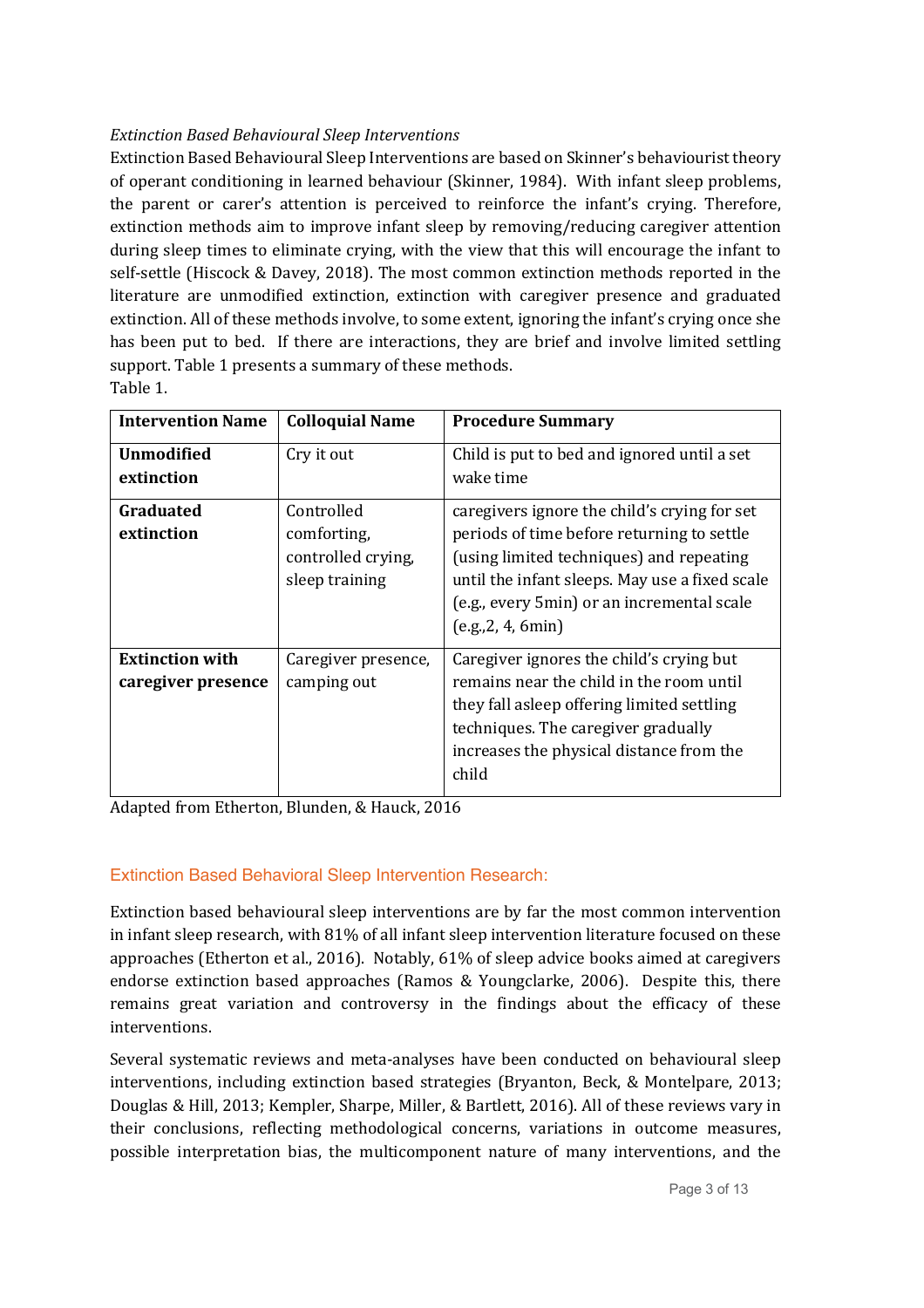complexity of infant sleep concerns. Those reviews that do conclude benefit, suggest that any increase in maternal reported infant sleep time is small to moderate and is unlikely to reduce the number of night wakes. There is also indication that there may be an improvement in maternal mood, but again this finding is questionable given the multicomponent nature of the interventions (Kempler et al., 2016). For example, in one randomized controlled trial, mothers rated 'having someone to talk to' as the most useful component of the intervention (Hiscock et al., 2014).

Concerns also remain about the long term implications of extinction based sleep interventions, mainly the impact on infant mental health and the caregiver-child attachment relationship (Etherton et al., 2016). While there are some longer term follow up studies that have attempted to address these issues (Middlemiss, Granger, Goldberg, & Nathans, 2012; Price, Wake, Ukoumunne, & Hiscock, 2012), questions have also been raised about the methodologies used in these studies (Middlemiss, 2013).

While it may be argued that extinction based behavioural sleep interventions have some positive effect, parental reluctance to use these types of interventions has been known for over 30 years (Etherton et al., 2016). Australian research suggests that nearly three quarters of parents either chose not to use controlled crying or started it and stopped, due to concerns that it would have an emotionally detrimental effect on the infant and/or parent (Baills, 2013). The significant parental reluctance to implement extinction based behavioural sleep interventions are due to concerns they may be too traumatic for parents or infants, conflict with views about parenting, or be impractical (Tse & Hall, 2008). Interestingly, those parents who chose not to use controlled crying were likely to be more emotionally focused on their infant, where those that did were more likely to be outcome focused (Baills, 2013). When parents are only offered extinction based behavioural sleep interventions as an option to support infant sleep, many may choose not to utilise them, even if they have no other strategies to improve sleep, maintaining difficulties and compounding risk (Blunden  $\&$ Dawson, 2020).

### Alternatives to Extinction Based Behavioral Sleep Interventions:

Other approaches to supporting infant sleep have been less widely studied. There is suggestion in the literature that 'responsive' sleep interventions are associated with improved infant and caregiver sleep (Blunden & Dawson, 2020; Mesman et al., 2018; Middlemiss, Stevens, Ridgway, McDonald, & Koussa, 2017; Mihelic, Morawska, & Filus, 2017; Whittingham & Douglas, 2014). However, there is no consistent definition in the literature as to what constitutes a response-based approach. The most common theme involves responding to an infant's cues at sleep time, rather than ignoring or delaying responses. These approaches may be favoured by many caregivers as they avoid the perceived stress to both caregiver and infant when crying occurs for prolonged periods. (Blunden & Dawson, 2020)

Despite the comparatively limited research, an evidence base is emerging to support such approaches. A mother's emotional availability has been shown to be associated with fewer night wakings and a reduction in the number of times a mother had to return to their infant at bedtime (Teti, Kim, Mayer, & Countermine, 2010). Research demonstrating that teaching parents to understand and respond to infant cues both during the day and night results in an increase in total infant sleep time, including with mothers experiencing depression, anxiety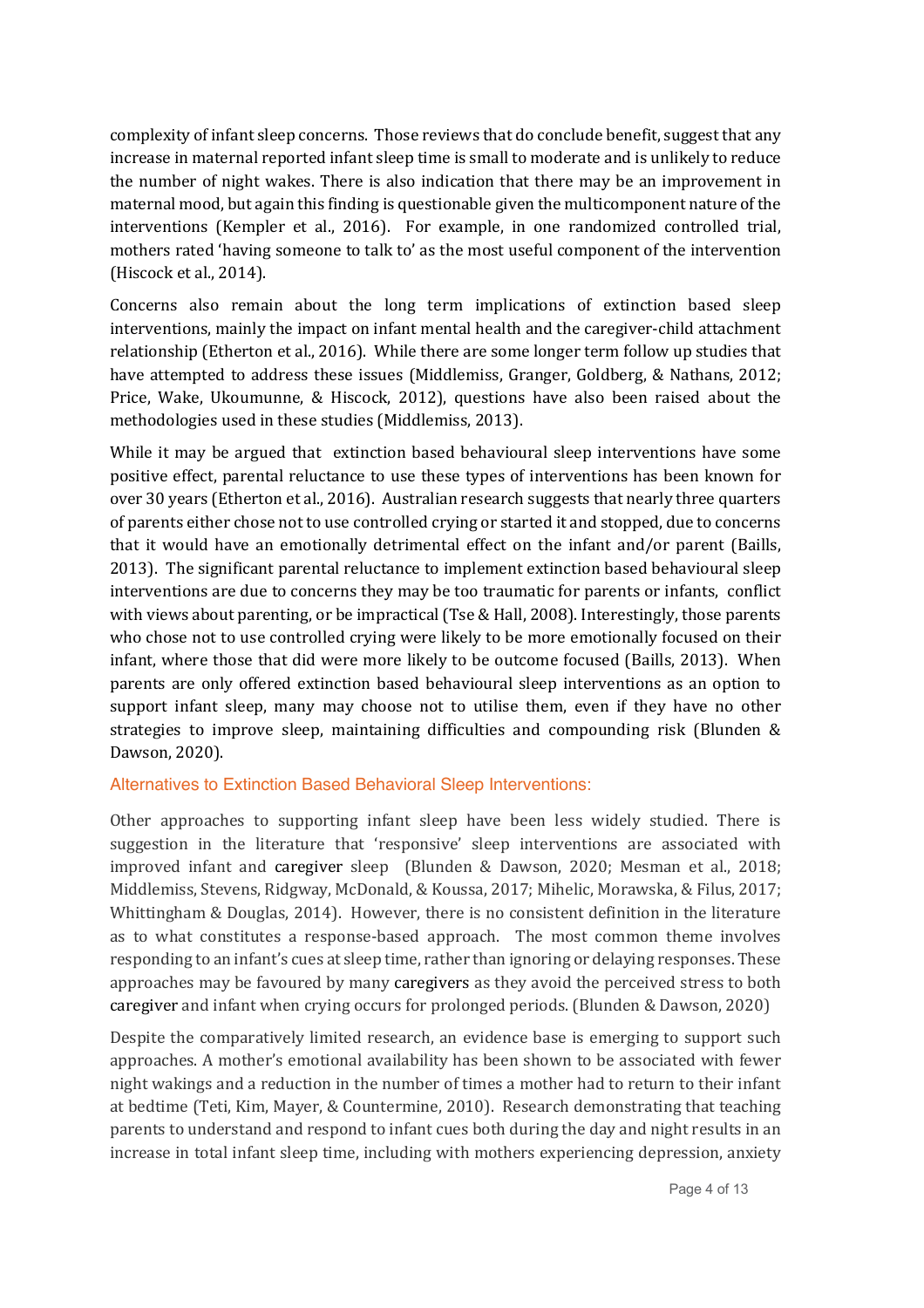and stress (Middlemiss et al., 2017). A recent meta-analysis of parenting interventions (not necessarily sleep focused) demonstrated that teaching parents' attachment-based interventions aimed at increasing parental responsiveness resulted in significantly better parent reported infant sleep behaviours. Interestingly, the authors propose that the practice strategies of attachment based interventions, including facilitator modelling, video feedback and active encouragement were central to the success of the interventions (Mihelic et al., 2017). This supports research that suggests that when interventions aimed at supporting infant sleep move beyond the focus of reducing infant crying, to a broader strategy of supporting caregivers and strengthening the caregiver-infant relationship to enhance parenting capacity, they can enhance parental wellbeing, improve sleep, as well as reduce infant crying (Gilkerson, Burkhardt, Katch, & Hans, 2020; Whittingham & Douglas, 2014). While response based approaches to sleep are consistent with the infant's attachment needs, it is important to recognise that there is no empirical evidence to demonstrate this type of intervention results in secure attachment (Crnčec, Matthey,  $&$  Nemeth, 2010).

#### Further Considerations:

### The Early Years as a Foundation for Lifelong Health

The antenatal period and the early years of life are critical for development. The foundations for lifelong health are built early. What happens during this period can have substantial effects on both short- and long-term outcomes in physical and mental health. No other developmental stage is more heavily influenced by the external environment, especially the care giving environment. Young children living in an environment with sensitive and responsive relationships, where their needs are recognised and met, are more likely to develop well-functioning biological systems, including brain circuits that support positive development and lifelong health (National Scientific Council on the Developing Child 2020).

#### *Attachment Relationships*

Attachment theory has been described in psychology as one of the most relevant developmental constructs ever investigated (Sroufe, Egeland, Carlson, & Collins, 2005). Attachment bonds refer to the emotional connections between people in intimate relationships. Although attachments can occur in a variety of relationships, in this paper we are focusing on the caregiver -child relationship (Zeanah & Boris, 2000). Attachment theory is focused on how young children's early relationships affect their ongoing development. In infants and young children, attachment is characterised by specific behaviours such as proximity seeking, communicative behaviours and staying close to the caregiver when upset or threatened in order to achieve emotional and physical safety (Zeanah & Boris, 2000).

Infants develop patterns of attachment in relation to the characteristics of the carer's response, and infants have different attachment relationships with different carers. The quality of each attachment relationship depends mainly on the responsiveness and sensitivity of the carer (Bowlby, 1980). The most important factor in determining the quality of the relationship is not the amount of time spent with the child or who provides the tasks of caring, but who interacts with the child and responds sensitively to their needs (Bowlby, 1980). Overtime, repetitive experiences within early relationships generate what is termed an 'internal working model' (IWM). The IWM is the individual's mental representation of the worthiness of self and the availability of others. The IWM is central to the process of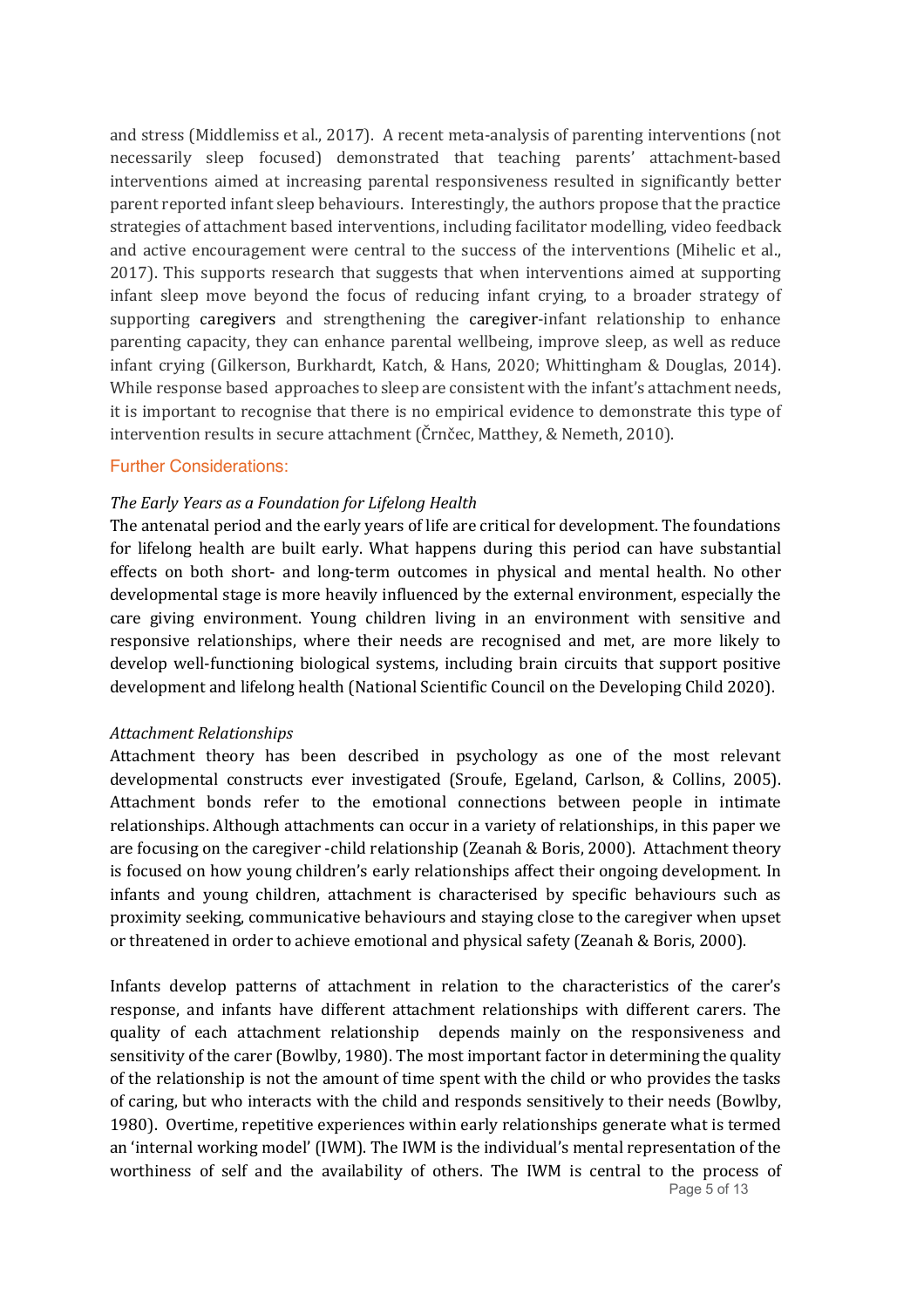interpreting experiences, learning from the past and guiding and influencing future experience (Raikes & Thompson, 2008; Siegal, 1999).

Attachment theory is well supported by a large body of evidence examining the association between early attachment patterns and later outcomes (Raikes & Thompson, 2008). When caregivers respond in a prompt, consistent and sensitive manner to their infant's crying, the infant is reassured that the caregivers are available for comfort and the infant feels safe. When these experiences are repeated consistently, the infant develops a secure attachment (Mares et al., 2012). Children with a secure attachment have a strong developmental foundation, with more positive social and emotional outcomes, including the ability to regulate their emotions, better social competence, and a higher sense of self-worth (Raikes & Thompson, 2008). 

### *Infant Development*

In the first few years of life, infants and young children rely almost entirely on their caregivers to meet their physical and emotional needs. In the early months of life, unexplained and sometimes difficult to soothe crying exists across all cultures and may be seen to be a part of normal development. While this can be distressing for caregivers, this natural increase in *crying peaks at around six to eight weeks and generally settles by three to four months (Barr,* 1998). There is great variation in normal infant sleep behaviour, and night wakings are normal *for children under one year of age. The number of night wakings and staying awake at night in infants under one year of age is not associated with adverse developmental outcomes (Pennestri et al., 2018).*

At around eight months, infants may begin to express distress when a caregiver is absent even for only a brief moment. This 'separation anxiety' is a normal part of age-appropriate development and often coincides with the infant's development of 'object permanence' when they realise that things and people exist even when they are out of sight. Infants may cry at times of separation as they may believe that their caregiver has abandoned them (Mares et al., 2012). Separation anxiety usually peaks around 14-18 months of age and settles down by two to three years of age when the child has a core understanding and enough experience to trust the caregiver will return and he or she is safe (Mares et al., 2012). Sleep time may represent a time of perceived separation for the infant. When infants or toddlers cry upon separation at bedtime it is a signal that they may be struggling with this process and need reassurance. Infants whose caregivers respond promptly and empathically to their crying learn to settle as they become secure in the knowledge that their needs for emotional comfort will be met (Bell & Ainsworth, 1972; Higley & Dozier, 2009).

There are various times in children's development (illness, carer absence, major changes) when they need more assistance with sleep and settling than at other times. Family events that are distressing for the infant may lead to a need for more support and reassurance than in non-stressful times. To deny reassurance to the infant during these times is distressing and may have a negative psychological impact. (Szalavitz & Perry, 2010)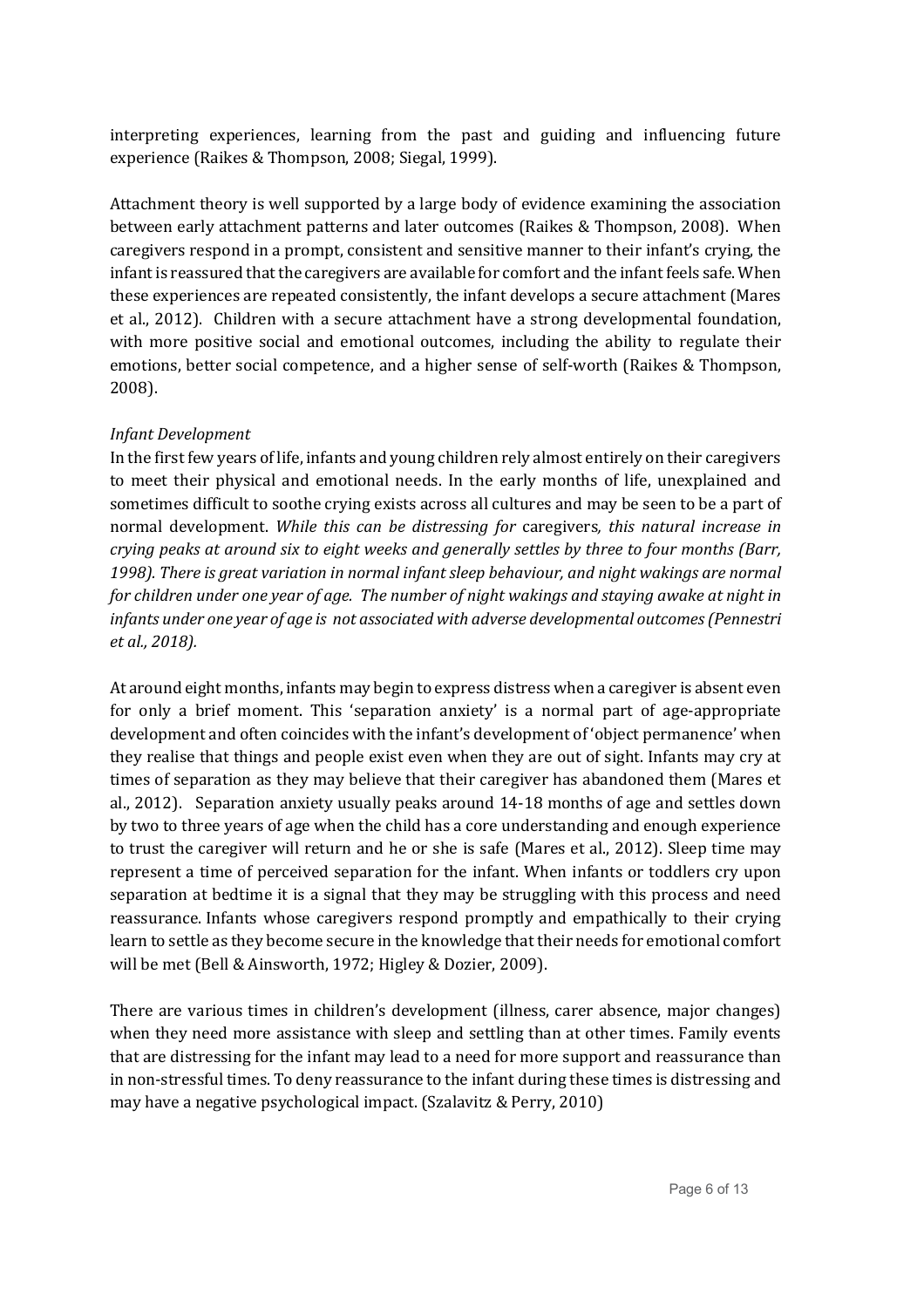## *Culture*

While infant sleep is largely a biologically driven behaviour, it is strongly influenced and interpreted by the cultural values of the caregivers and broader community (Jenni  $\&$ O'Connor, 2005). Extinction based behavioural sleep interventions have their origins in neoliberal Western childrearing practices that place a greater value on individualist parenting approaches that promote independence from a young age (Etherton et al., 2016; Maute  $&$ Perren, 2018). These practices and beliefs suggest that an infant's ability to self-settle is central to their progress towards self-regulation and independence (Mesman et al., 2018). This is supported by the fact that the large majority of research into behavioural based sleep interventions has been conducted in urban Western populations (Mesman et al., 2018). Across different cultures, beliefs vary about how, why and where infants should sleep, as well as what defines normal sleep or a sleep problem. Sleep behaviour is problematic only in relation to the caregivers and communities expectations, rather than a clearly defined evidence-based definition of a sleep problem (Etherton et al., 2016). The demands of modern life, changes to family structures and a 'child illiterate' society have led to an expectation that all infants and toddlers should sleep through the night from the early months or even weeks.

### *Bed sharing*

Bed sharing is defined as where a parent or carer and infant are both sleeping while sharing a sleep surface together (Mileva-Seitz, Bakermans-Kranenburg, Battaini, & Luijk, 2017). In Australia, the current national Infant Safe Sleep recommendations suggest that infants should have their own sleep space in their parent's room for the first 6-12 months of life (Red Nose, 2018). However, individual state and territory health departments have also developed their own slightly modified guidelines. This has created inconsistencies in messaging, especially in the area of bed sharing which has a developing evidence base. Recent Australian research has highlighted that the infant sleep practices of many families contradict these guidelines. 77% of infants had shared a sleep surface with another person at some time, with over 50% of families indicating this was not planned (Cole, Young, Kearney, & Thompson, 2020). Also, one in four infants spent two or more nights a week sharing a sleep surface (Cole et al., 2020). In 2018 Red Nose, the NGO primarily responsible for developing infant safe sleep public health programs released a position statement on sharing a sleep space. This statement supports families to make bed sharing as safe as possible, recognises the many benefits associated with sharing a sleep space including improved breastfeeding outcomes, improved maternal sleep and improved infant settling with less crying and reduced stress response (Red Nose, 2019). However, this message is yet to be clearly received or delivered by professionals working with families and infants. Many families still do not receive a balanced discourse on bed sharing, depriving them of the ability to make an informed choice for their family (Cunningham, Vally, & Bugeja, 2018; Marinelli, Ball, McKenna, & Blair, 2019).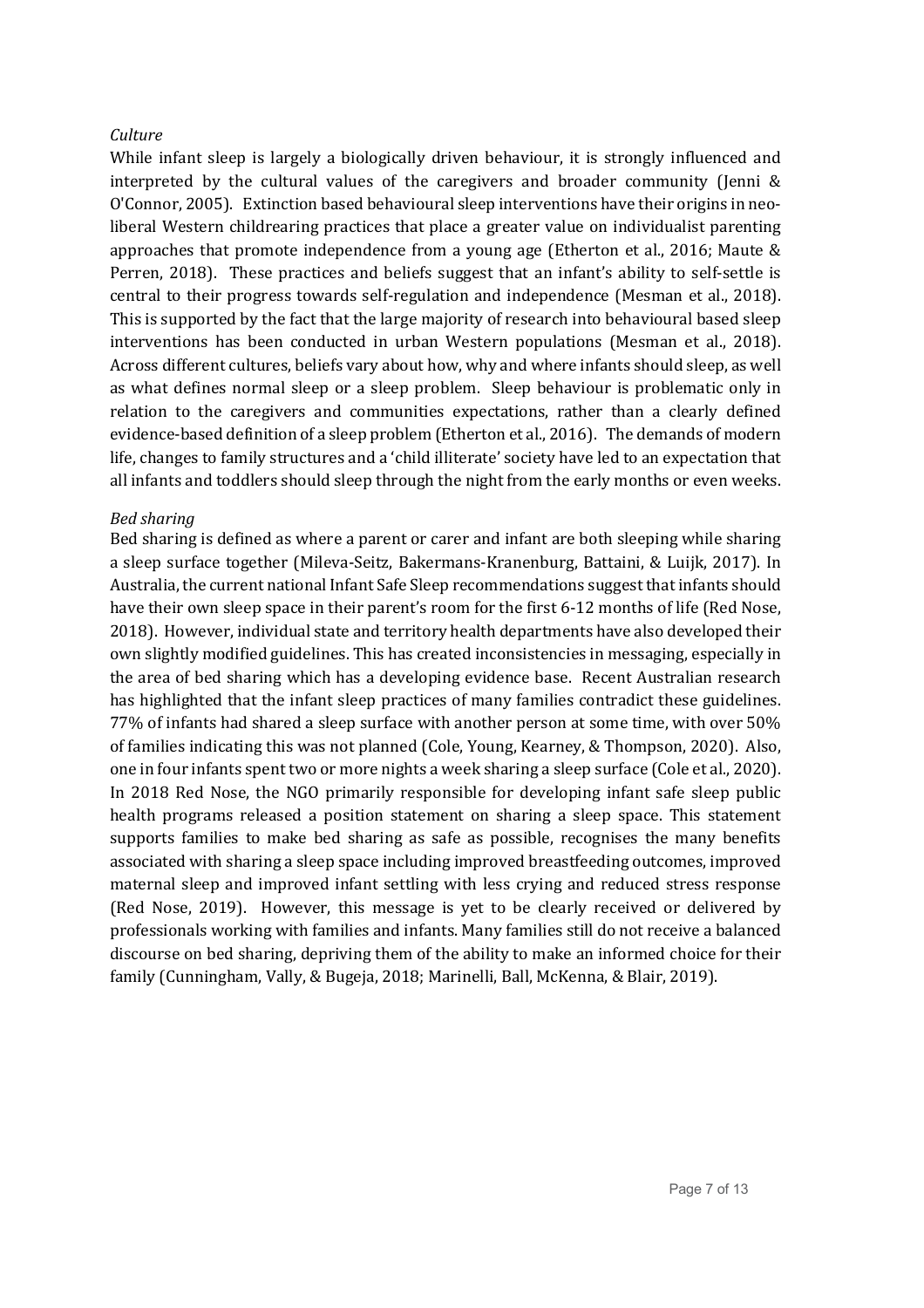# AAIMH's position – Extinction Based Behavioral Sleep Interventions

AAIMH is concerned that extinction based behavioural sleep interventions are not consistent with the infant's needs for optimal emotional and psychological health and may have unintended negative consequences. Extinction based behavioural sleep interventions have not been rigorously assessed in terms of the impact on the infant's emotional development. While arguably there is evidence to suggest these techniques do not harm infants, this does not mean there is evidence of no harm.

These type of sleep interventions are at odds with the overwhelming body of evidence that shows that the foundations for lifelong physical and psychological health are laid down in infancy when distress is responded to in a prompt and reliable way (National Scientific Council on the Developing Child 2020).

Although extinction based behavioural sleep interventions may reduce infant crying and increase caregiver perceived infant sleep time, they may also have the unintended effect of teaching infants not to seek or expect support when distressed (Blunden, Thompson,  $\&$ Dawson, 2011; Etherton et al., 2016). A lack of response to infant cries at night, and an inconsistent approach in responding to day and night distress signals may lead to increased infant stress (Porter, 2007).

When concerns are raised by caregivers about sleeping difficulties, a full professional assessment should include:

- Pregnancy details, birth history and infant's history since birth
- Caregiver ability to cope, including medical or mental health conditions, disabilities, drug and alcohol use, time constraints, anxieties, as well as supports
- Description of a 'normal' 24hrs, including bedtime routines and settling strategies
- Infant feeding practices, including observing a feed
- $\bullet$  The infant's sleep and communication strategies
- Caregivers developmental expectations of the infant and perception of the infant
- $\bullet$  How the infant's sleep is affecting the family
- Any infant medical or developmental concerns
- A brief summary of the family of origin
- What are the caregiver's concerns and what do they want to change?
- What has been done already? What has or hasn't worked?
- A brief period of caregiver -infant observation

(Mares et al., 2012)

This assessment may then lead to a 'shared understanding' of the infant and family's perspective and appropriate support and/or referral.

AAIMH believes the following principles should be applied to all infant sleep interventions:

- Any intervention used to support infant sleep should not compromise the infant's developmental and emotional needs. A comprehensive assessment as detailed above should be conducted with all families.
- It is normal and healthy for infants to wake through the night and to need connection with caregivers. This need not be labelled a problem or disorder. There is a wide variation in how quickly infants settle and 'sleep through the night.' Early and realistic information about what to expect and ways to support infants should ideally be available to all caregivers to help understand their infant's state of mind and appropriately engage with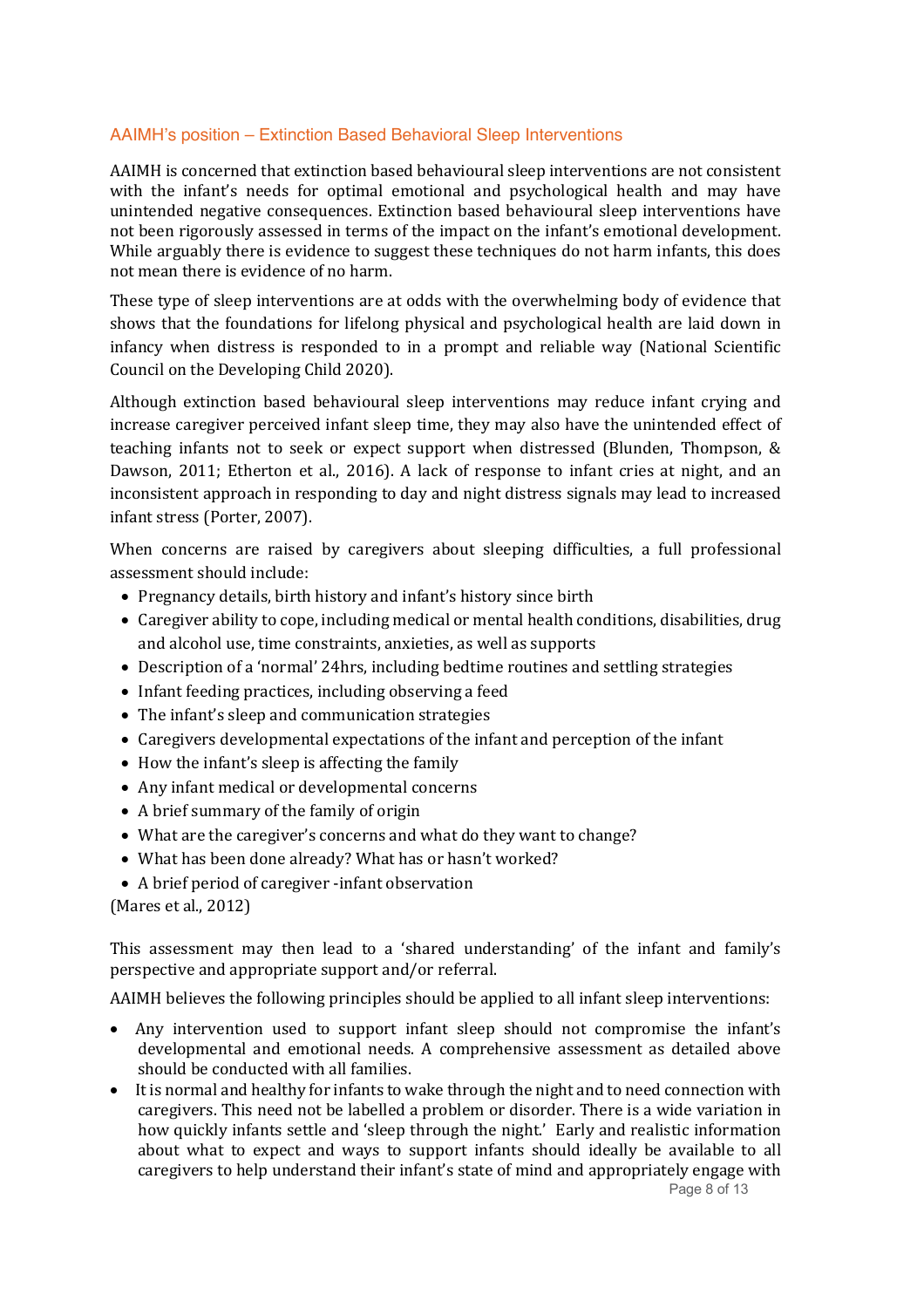their infant's sleeping patterns. This includes supporting caregivers to have a sound understanding of the drivers of infant sleep, and variation in normal healthy infant sleep patterns.

- Recognition that caregivers often struggle to adopt extinction based behavioural sleep interventions because they contradict their innate desire to respond promptly to their infant's distress, their own parenting beliefs, or a belief that they may cause the infant harm.
- There is room for human error in responsive caregiver-infant relationships. Caregivers do not need to be perfect; they just need to be good enough. Caregivers will learn to respond sensitively only through close observation of their infant, and trial and error. Caregivers do not need to get this right all the time.
- Responding to an infant's needs/crying will not cause dependency but will contribute to the infant's sense of security and developing regulatory capacity.
- Strategies based on an understanding of the infant's emotional world and their communication strategies should always be discussed with caregivers as preferable options to extinction-based strategies.
- Alternatives to extinction-based sleep interventions need to be made more readily available to caregivers. Caregivers need to be provided with a range of sleep interventions from a variety of theoretical perspectives so they can make an informed choice based on their family's individual circumstances.
- Extinction based behavioural sleep interventions are not appropriate for use before the infant has a real understanding of the meaning of the caregiver's words; the infant needs to know that the caregiver will return and needs to feel safe when the caregiver is absent.
- AAIMH supports the use of 'responsive' based approaches to addressing infant sleep concerns. Such approaches should be attachment informed and tailored to the developmental needs of the individual infant. These approaches should be based on understanding, recognising, and responding to the infant's communication cues in a sensitive and consistent manner that supports their emotional needs and development.
- Culturally appropriate and SIDS informed approaches to co-sleeping need to be discussed with caregivers as potential options to support infant sleep
- AAIMH supports a coordinated effort to develop the evidence base for response-based sleep interventions as an alternative option for caregiver's concerned with their infant's sleep.
- AAIMH supports both universal and tertiary level service providers having increased exposure, access to, and training in a range of sleep interventions to meet the needs of individual families.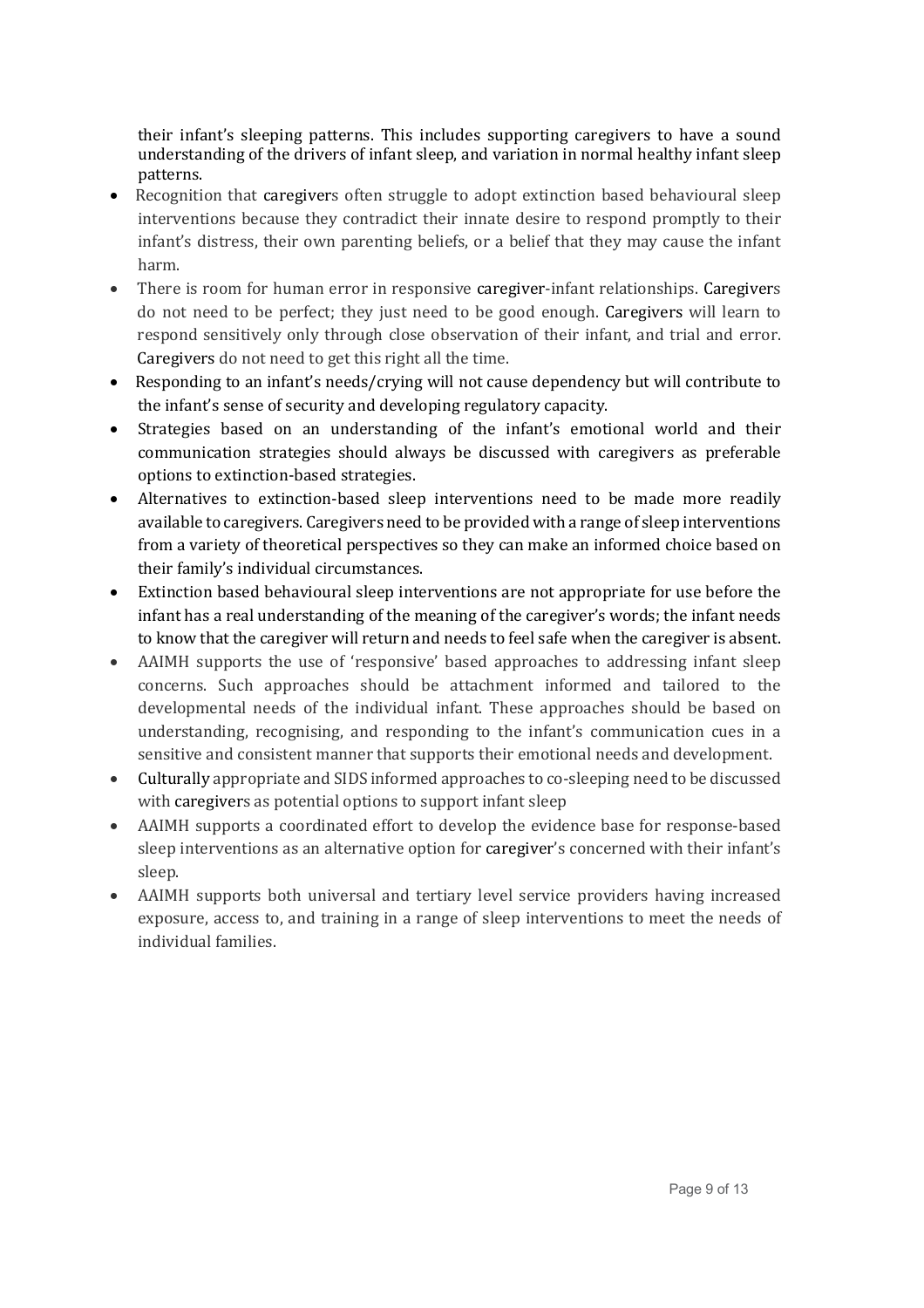### Reference List:

- Baills, A. (2013). Treatment of Behavioural Sleep Problems: Asking the Parents. *Journal of Sleep Disorders: Treatment and Care, 2*(2), 1-7.
- Barr, R. G. (1993). Normality: a clinically useless concept: the case of infant crying and colic. *Journal of Developmental and Behavioral Pediatrics*.
- Barr, R. G. (1998). Colic and crying syndromes in infants. *Pediatrics, 102*(Supplement E1), 1282- 1286.
- Bell, S. M., & Ainsworth, M. D. S. (1972). Infant crying and maternal responsiveness. *Child development*, 1171-1190.
- Blunden, S., & Dawson, D. (2020). Behavioural sleep interventions in infants: Plan B Combining models of responsiveness to increase parental choice. *J Paediatr Child Health, 56*(5), 675-679. doi:10.1111/jpc.14818
- Blunden, S., Thompson, K. R., & Dawson, D. (2011). Behavioural sleep treatments and night time crying in infants: challenging the status quo. *Sleep medicine reviews, 15*(5), 327-334.
- Bowlby, J. (1958). The nature of the child's tie to his mother. *International journal of psychoanalysis, 39*, 350-373.
- Bowlby, J. (1980). *Attachment and Loss. Volume 3: Loss*. New York: Basic Books.
- Bryanton, J., Beck, C. T., & Montelpare, W. (2013). Postnatal parental education for optimizing infant general health and parent-infant relationships. *Cochrane Database of Systematic Reviews*(11).
- Cole, R., Young, J., Kearney, L., & Thompson, J. M. (2020). Infant care practices and parent uptake of safe sleep messages: a cross-sectional survey in Queensland, Australia. *BMC pediatrics, 20*(1), 27.
- Črnčec, R., Matthey, S., & Nemeth, D. (2010). Infant sleep problems and emotional health: a review of two behavioural approaches. *Journal of Reproductive and Infant Psychology, 28*(1), 44-54.
- Cunningham, H., Vally, H., & Bugeja, L. (2018). Bed-sharing in the first 8 weeks of life: An Australian study. *Maternal and child health journal, 22*(4), 556-564.
- Douglas, P., & Hill, P. (2013). Behavioral sleep interventions in the first six months of life do not improve outcomes for mothers or infants: a systematic review. *Journal of Developmental & Behavioral Pediatrics, 34*(7), 497-507.
- Douglas, P., Hill, P., & Brodribb, W. (2011). The unsettled baby: how complexity science helps. *Archives of disease in childhood, 96*(9), 793-797.
- Etherton, H., Blunden, S., & Hauck, Y. (2016). Discussion of extinction-based behavioral sleep interventions for young children and reasons why parents may find them difficult. *Journal of Clinical Sleep Medicine, 12*(11), 1535-1543.
- Gilkerson, L., Burkhardt, T., Katch, L. E., & Hans, S. L. (2020). Increasing parenting self-efficacy: The Fussy Baby Network(®) intervention. *Infant Ment Health J, 41*(2), 232-245. doi:10.1002/imhj.21836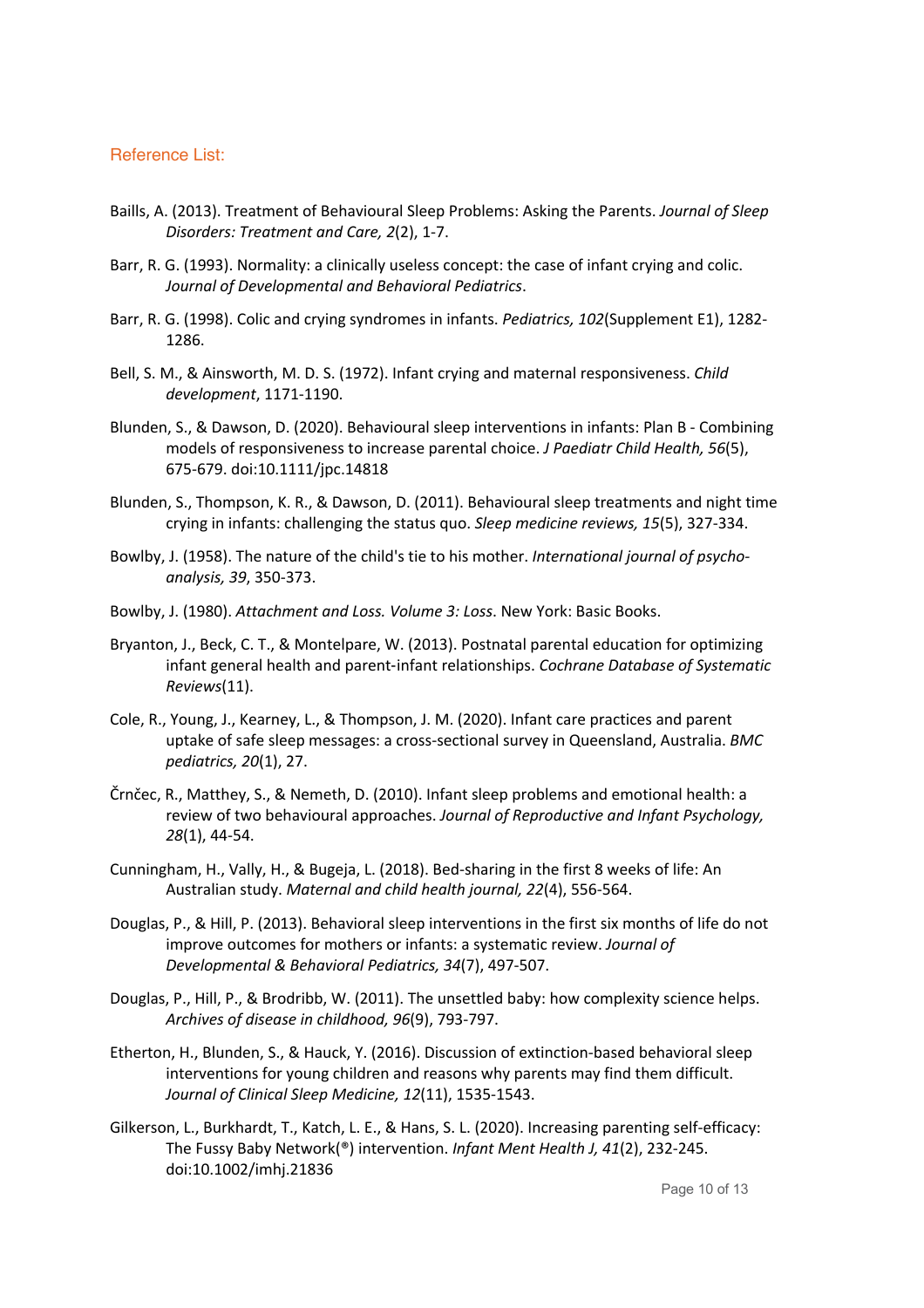- Higley, E., & Dozier, M. (2009). Nighttime maternal responsiveness and infant attachment at one year. *Attachment & Human Development, 11*(4), 347-363.
- Hiscock, H., Cook, F., Bayer, J., Le, H. N., Mensah, F., Cann, W., . . . St James-Roberts, I. (2014). Preventing early infant sleep and crying problems and postnatal depression: a randomized trial. *Pediatrics, 133*(2), e346-e354.
- Hiscock, H., & Davey, M. J. (2018). Sleep disorders in infants and children. *Journal of paediatrics and child health, 54*(9), 941-944.
- James-Roberts, I. S. (2007). Helping parents to manage infant crying and sleeping: a review of the evidence and its implications for services. *Child Abuse Review: Journal of the British Association for the Study and Prevention of Child Abuse and Neglect, 16*(1), 47-69.
- Jenni, O. G., & Carskadon, M. A. (2007). Sleep behavior and sleep regulation from infancy through adolescence: normative aspects. *Sleep medicine clinics, 2*(3), 321-329.
- Jenni, O. G., & O'Connor, B. B. (2005). Children's sleep: an interplay between culture and biology. *Pediatrics, 115*(Supplement 1), 204-216.
- Kempler, L., Sharpe, L., Miller, C. B., & Bartlett, D. J. (2016). Do psychosocial sleep interventions improve infant sleep or maternal mood in the postnatal period? A systematic review and meta-analysis of randomised controlled trials. *Sleep Medicine Reviews, 29*, 15-22.
- Mares, S., Newman, L., & Warren, B. (2012). *Clinical skills in infant mental health: The first three years 2nd Edn*. Melbourne: ACER Press.
- Marinelli, K. A., Ball, H. L., McKenna, J. J., & Blair, P. S. (2019). An integrated analysis of maternalinfant sleep, breastfeeding, and sudden infant death syndrome research supporting a balanced discourse. *Journal of Human Lactation, 35*(3), 510-520.
- Maute, M., & Perren, S. (2018). Ignoring Children's Bedtime Crying: The Power of Western-Oriented Beliefs. *Infant mental health journal, 39*(2), 220-230.
- Mesman, J., Minter, T., Angnged, A., Cissé, I. A., Salali, G. D., & Migliano, A. B. (2018). Universality without uniformity: A culturally inclusive approach to sensitive responsiveness in infant caregiving. *Child Development, 89*(3), 837-850.
- Middlemiss, W. (2013). Sleep Training Not Harmful? Methodological concerns question conclusion. Commentry on Five-Year Follow-up of Harms and Benefits of Behavioral Infant Sleep Intervention: Randomized Trial. Retrieved from https://pediatrics.aappublications.org/content/130/4/643/tab-e-letters
- Middlemiss, W., Granger, D. A., Goldberg, W. A., & Nathans, L. (2012). Asynchrony of mother– infant hypothalamic–pituitary–adrenal axis activity following extinction of infant crying responses induced during the transition to sleep. *Early human development, 88*(4), 227- 232.
- Middlemiss, W., Stevens, H., Ridgway, L., McDonald, S., & Koussa, M. (2017). Response-based sleep intervention: Helping infants sleep without making them cry. *Early Human Development, 108*, 49-57.
- Mihelic, M., Morawska, A., & Filus, A. (2017). Effects of early parenting interventions on parents and infants: A meta-analytic review. *Journal of Child and Family Studies, 26*(6), 1507- 1526.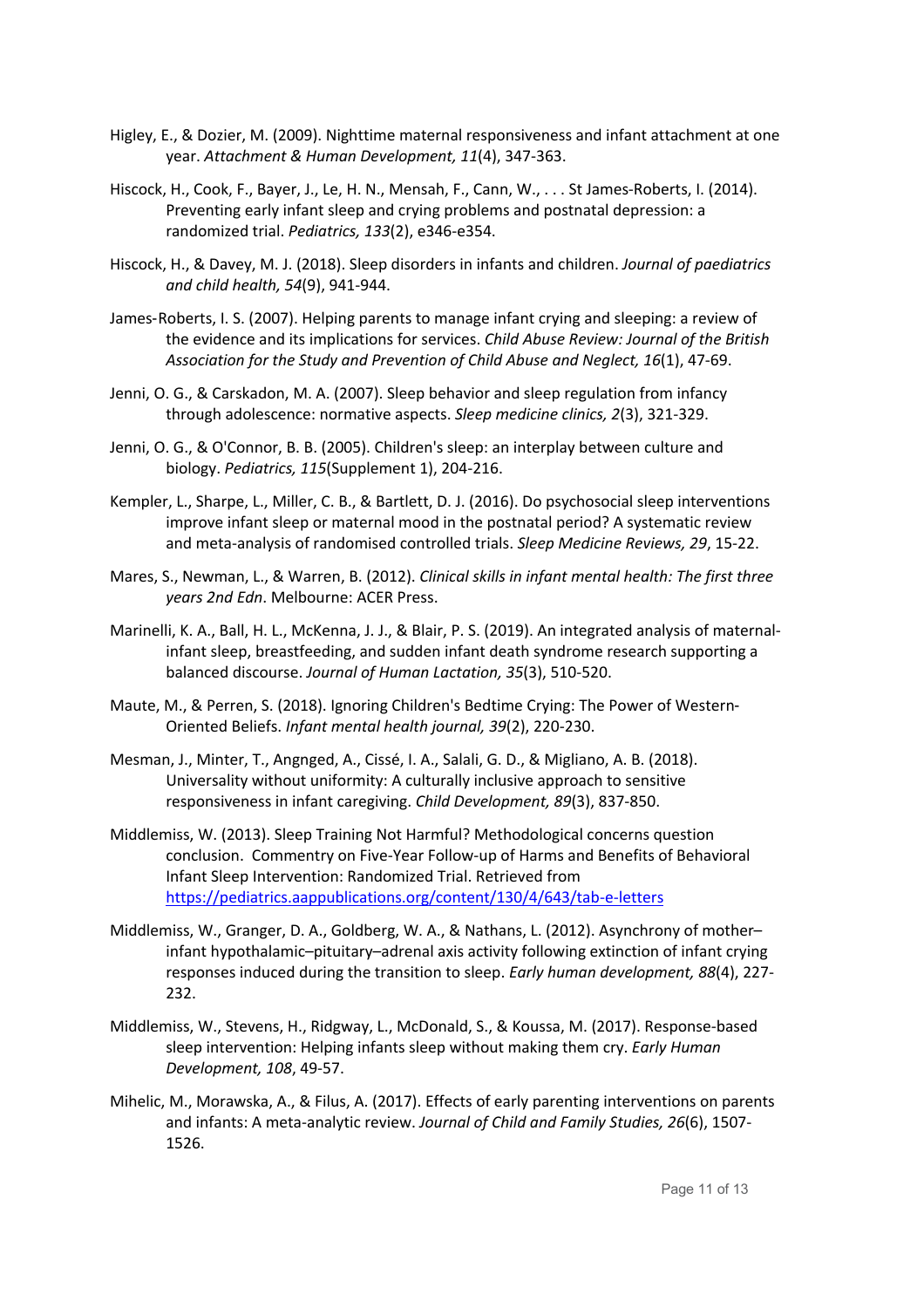- Mileva-Seitz, V. R., Bakermans-Kranenburg, M. J., Battaini, C., & Luijk, M. P. (2017). Parent-child bed-sharing: the good, the bad, and the burden of evidence. *Sleep Medicine Reviews, 32*, 4-27.
- Mindell, J., Kuhn, B., Lewin, D., Meltzer, L., & Sadeh, A. (2006). Behavioral treatment of bedtime problems and night wakings in infants and young children. *Sleep, 29*(10), 1263-1276.
- National Scientific Council on the Developing Child (2020). *Connecting the Brain to the Rest of the Body: Early Childhood Development and Lifelong Health Are Deeply Intertwined Working Paper No. 15*. National Academies Press
- Paavonen, E. J., Saarenpää-Heikkilä, O., Morales-Munoz, I., Virta, M., Häkälä, N., Pölkki, P., . . . Karlsson, L. (2020). Normal sleep development in infants: findings from two large birth cohorts. *Sleep Medicine, 69*, 145-154.
- Pennestri, M.-H., Laganière, C., Bouvette-Turcot, A.-A., Pokhvisneva, I., Steiner, M., Meaney, M. J., . . . Team, M. R. (2018). Uninterrupted infant sleep, development, and maternal mood. *Pediatrics, 142*(6).
- Porter, L. (2007). All night long: understanding the world of infant sleep. *Breastfeeding Review, 15*(3), 11.
- Price, A. M., Brown, J. E., Bittman, M., Wake, M., Quach, J., & Hiscock, H. (2014). Children's sleep patterns from 0 to 9 years: Australian population longitudinal study. *Archives of Disease in Childhood, 99*(2), 119-125.
- Price, A. M., Wake, M., Ukoumunne, O. C., & Hiscock, H. (2012). Outcomes at six years of age for children with infant sleep problems: longitudinal community-based study. *Sleep Medicine, 13*(8), 991-998.
- Raikes, H. A., & Thompson, R. A. (2008). Attachment security and parenting quality predict children's problem-solving, attributions, and loneliness with peers. *Attachment & human development, 10*(3), 319-344.
- Ramos, K. D., & Youngclarke, D. M. (2006). Parenting advice books about child sleep: cosleeping and crying it out. *Sleep, 29*(12), 1616-1623.
- Red Nose. (2018). What is a safe sleeping environment? Retrieved from https://rednose.org.au/article/what-is-a-safe-sleeping-environment
- Red Nose. (2019). Safe Sleeping: Sharing a Sleep Surface with a Baby. Retrieved from https://rednose.org.au/downloads/InfoStatement\_SharingSleepSurfacewithBaby\_Dec2 019.pdf
- Sadeh, A., Mindell, J. A., Luedtke, K., & Wiegand, B. (2009). Sleep and sleep ecology in the first 3 years: a web-based study. *Journal of sleep research, 18*(1), 60-73.
- Siegal, D. (1999). *The Developing Mind*. New York: Guildford Press.
- Skinner, B. (1984). The evolution of behavior. *Journal of the experimental analysis of behavior, 41*(2), 217-221. doi:10.1901/jeab.1984.41-217
- Sroufe, L., Egeland, B., Carlson, E., & Collins, A. (2005). Placing Early Attachment Expereinces in Developmental Context: the Minnesota Longitudinal Study. In K. Grossmann & E. Waters (Eds.), *Attachment from Infancy to Adulthood: the major longitudunal studies* (pp. 48- 71). New York: Guildford Press.